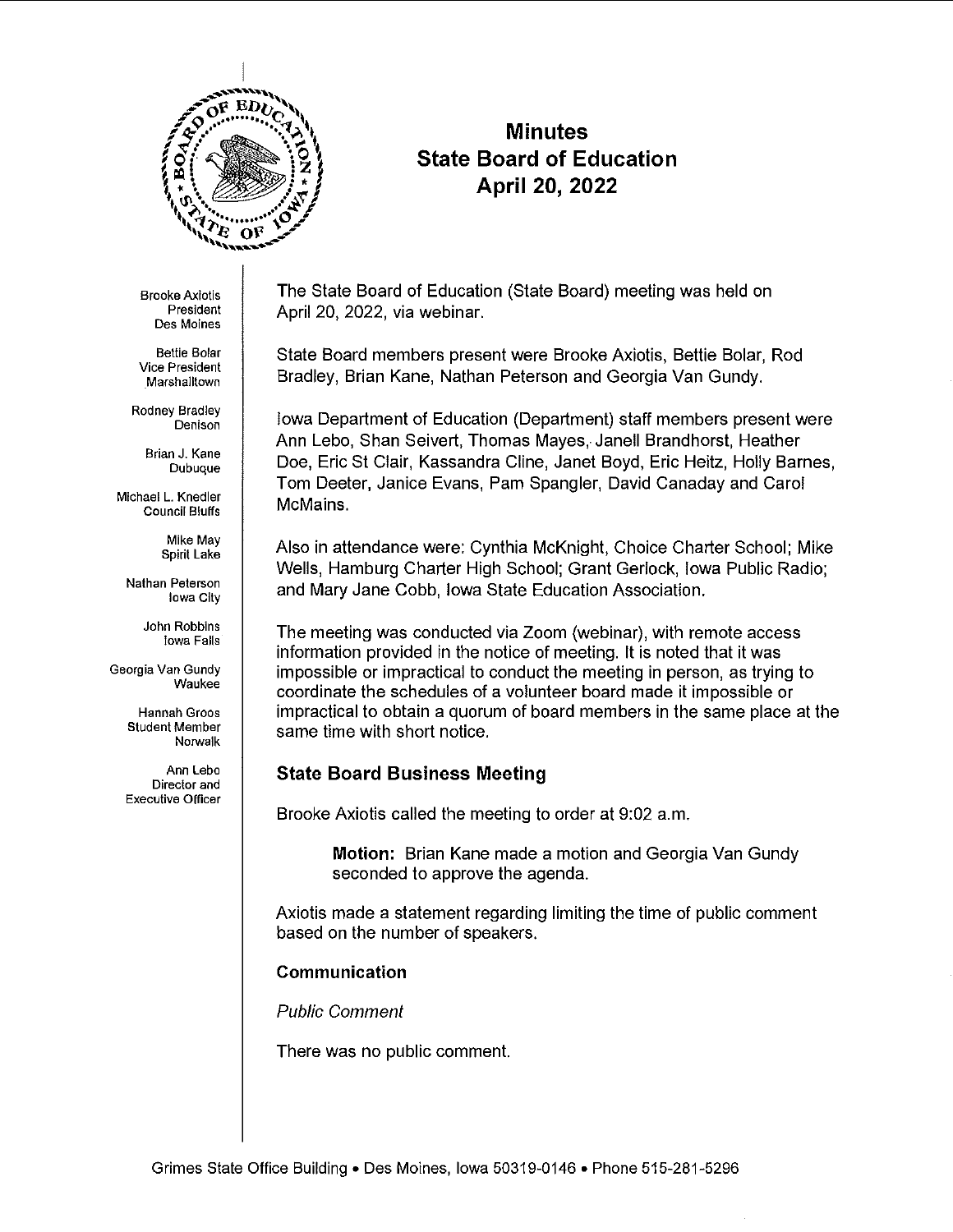### **Choice Charter High School Contract**

Thomas Mayes, General Counsel, explained the need for a special State Board meeting due to the requirement that charter school contracts be approved by the State Board within 30 days of charter approval. Going forward, charter school contract approvals and renewals will be part of regularly-scheduled State Board meetings.

Mayes provided background regarding the Choice Charter School contract.

Iowa Code 256E established a new charter school law, where both local school boards and founding groups may apply to the State Board for approval to establish and operate a charter school. Charter schools, under this law, are a part of the state's program of public education. The Choice Charter School follows the founding group-state board model. Iowa Administrative Rule chapter 19 states that in order to operate a charter school for the 2022-2023 school year, applications are due no later than February 1, 2022, and the Choice Charter School application was received prior to the deadline. The Department of Education staff scored the charter school application, completed an interview with the applicant, and attended a public forum with residents, all of which are required components of the application.

On March 24, 2022 the State Board approved the Choice Charter School application. Iowa Code 256E requires the State Board to approve the contract in 30 days.

There was discussion regarding the contract dates.

**Motion:** Bettie Bolar made a motion and Rod Bradley seconded that the State Board approve the Choice Charter School contract.

**Vote:** The motion carried.

#### **Hamburg Charter High School Contract**

Thomas Mayes provided background regarding the Hamburg Charter High School contract.

Iowa Code 256E established a new charter school law, where both local school boards and founding groups may apply to the State Board for approval to establish and operate a charter school. Charter schools, under this law, are a part of the state's program of public education. The Hamburg Charter High School follows the founding group-state board model. Iowa Administrative Rule chapter 19 states that in order to operate a charter school for the 2022-2023 school year, applications are due no later than February 1, 2022, and the Hamburg Charter High School application was received prior to the deadline. The Department of Education staff scored the charter school application, completed an interview with the applicant, and attended a public forum with residents, all of which are required components of the application.

On March 24, 2022 the State Board approved the Hamburg Charter High School application. Iowa Code 256E requires the State Board to approve the contract in 30 days.

**Motion:** Brian Kane made a motion and Rod Bradley seconded that the State Board approve the Hamburg Charter High School contract.

**Vote:** The motion carried.